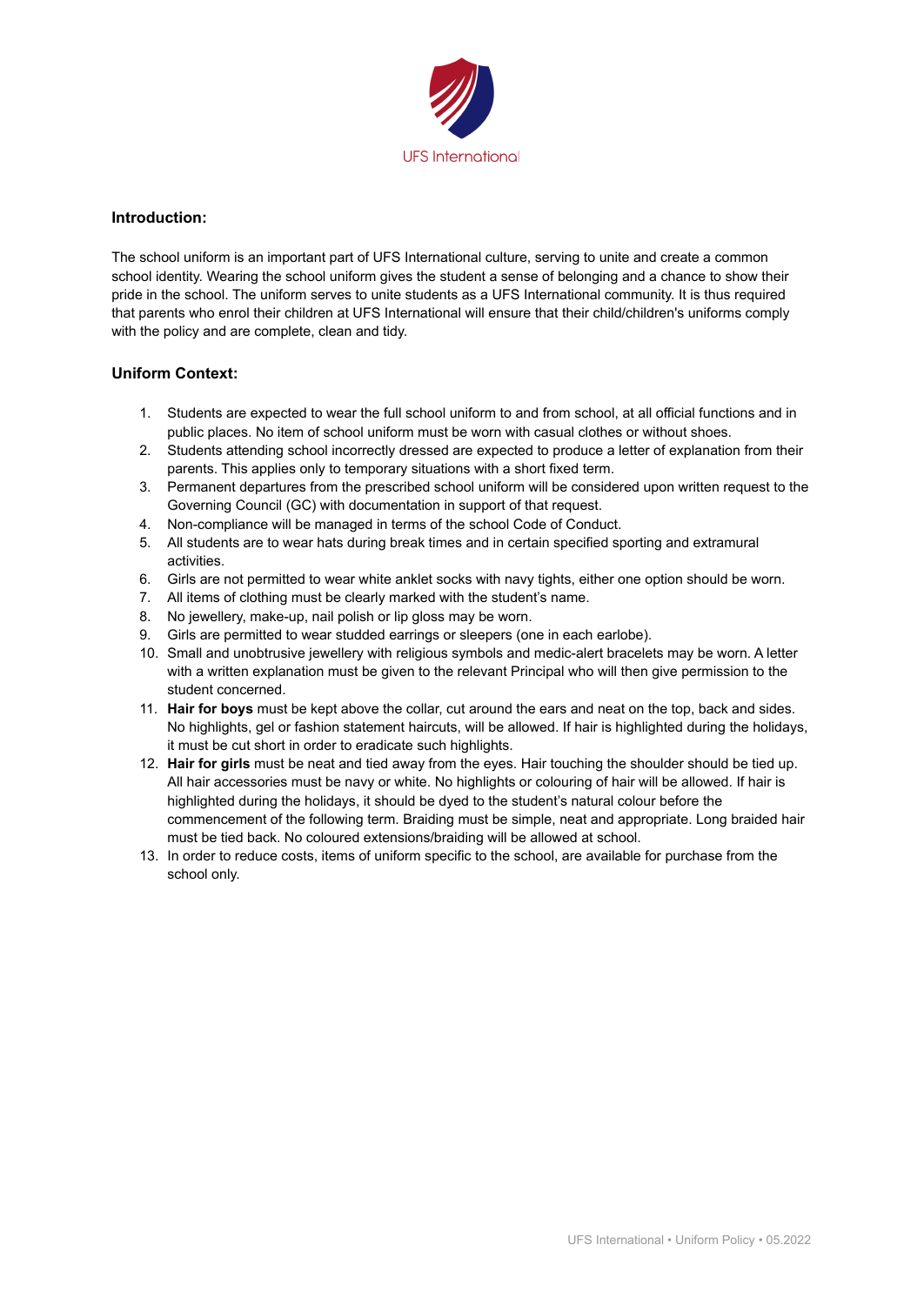## **Dress Code:**

f

| <b>Pre-Primary</b>                     |
|----------------------------------------|
| Kiddies navy branded t-shirt           |
| Collapsible navy branded cricket hat   |
| Child's own shorts/pants/jacket/jersey |

| Grade 1-6: Primary (Girls)                                                                                              |                                                                                                                         |  |
|-------------------------------------------------------------------------------------------------------------------------|-------------------------------------------------------------------------------------------------------------------------|--|
| Summer                                                                                                                  | Winter                                                                                                                  |  |
| White branded golfer short sleeve                                                                                       | White branded golfer long sleeve                                                                                        |  |
| <b>SMU School tartan skirt</b>                                                                                          | SMU School tartan skirt                                                                                                 |  |
| School navy hot pants for under skirts                                                                                  |                                                                                                                         |  |
| White anklet socks                                                                                                      | Navy stockings/tights                                                                                                   |  |
| <b>Black school shoes</b>                                                                                               | <b>Black school shoes</b>                                                                                               |  |
| SMU school softshell jacket/red school jersey                                                                           | SMU school softshell jacket/red school jersey                                                                           |  |
| Branded navy school cap                                                                                                 | Branded navy school cap                                                                                                 |  |
|                                                                                                                         | School scarf (optional)                                                                                                 |  |
| Branded school tracksuit to be worn on days when students<br>have PE (Physical Education) and for afternoon activities. | Branded school tracksuit to be worn on days when students<br>have PE (Physical Education) and for afternoon activities. |  |

| Grade 1-6: Primary (Boys)                                                                                               |                                                                                                                         |  |
|-------------------------------------------------------------------------------------------------------------------------|-------------------------------------------------------------------------------------------------------------------------|--|
| <b>Summer</b>                                                                                                           | Winter                                                                                                                  |  |
| White branded golfer short sleeve                                                                                       | White branded golfer long sleeve                                                                                        |  |
| Grey school short                                                                                                       | Grey school long pants                                                                                                  |  |
| Grey high socks                                                                                                         | Grey high socks                                                                                                         |  |
| Black school shoes                                                                                                      | Black school shoes                                                                                                      |  |
| SMU school softshell jacket/red school jersey                                                                           | SMU school softshell jacket/red school jersey                                                                           |  |
| Branded navy school cap                                                                                                 | Branded navy school cap                                                                                                 |  |
|                                                                                                                         | School scarf (optional)                                                                                                 |  |
| Branded school tracksuit to be worn on days when students<br>have PE (Physical Education) and for afternoon activities. | Branded school tracksuit to be worn on days when students<br>have PE (Physical Education) and for afternoon activities. |  |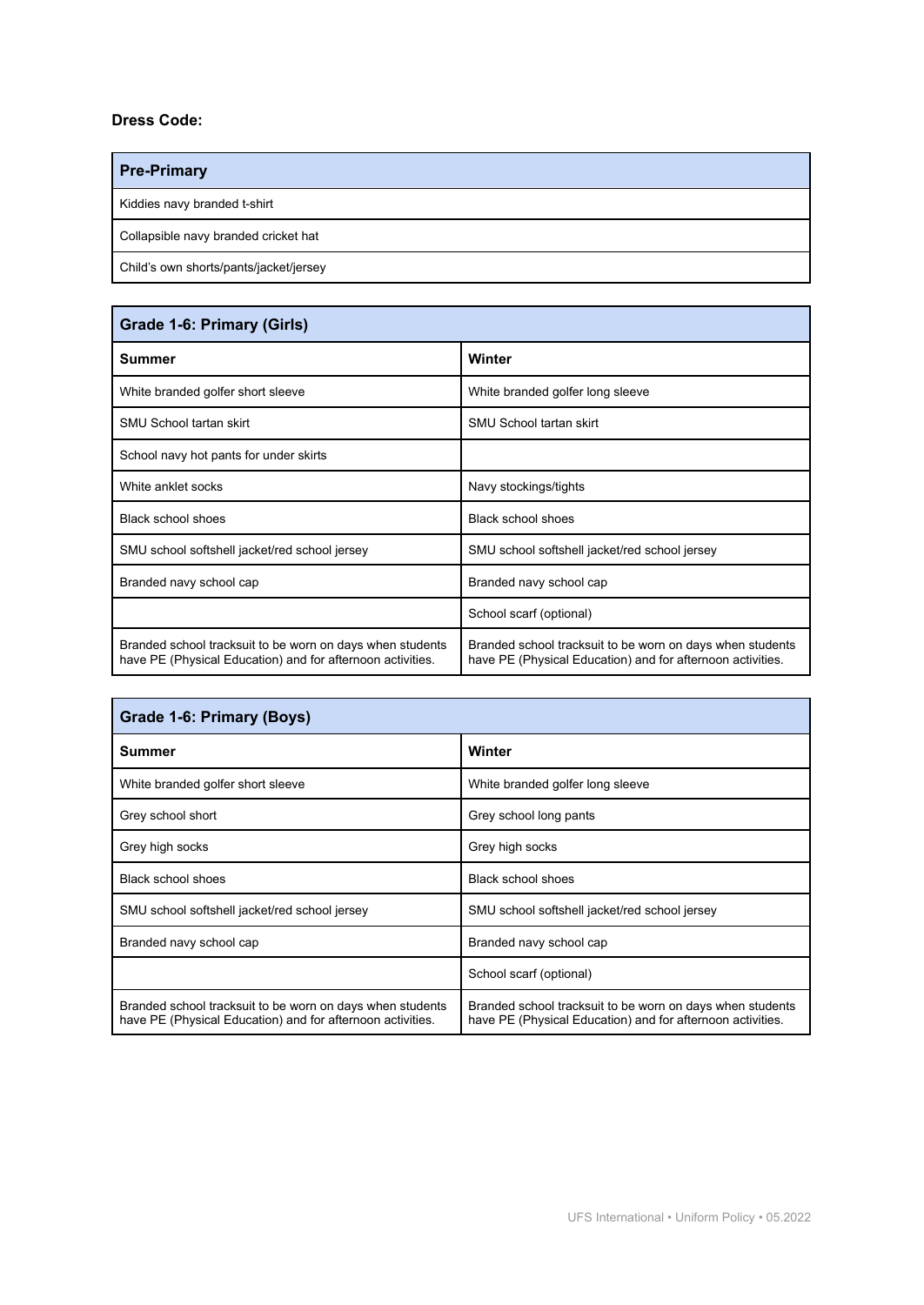| <b>Grade 7: Primary (Girls)</b>                                                                                         |                                                                                                                         |  |
|-------------------------------------------------------------------------------------------------------------------------|-------------------------------------------------------------------------------------------------------------------------|--|
| Summer                                                                                                                  | Winter                                                                                                                  |  |
| White branded golfer short sleeve (optional)                                                                            | White branded golfer long sleeve (optional)                                                                             |  |
| White branded cotton shirt                                                                                              | White branded cotton shirt                                                                                              |  |
| SMU School tartan skirt                                                                                                 | SMU School tartan skirt                                                                                                 |  |
| School navy hot pants for under skirts                                                                                  |                                                                                                                         |  |
| Grey school long pants                                                                                                  | Grey school long pants                                                                                                  |  |
| White anklet socks                                                                                                      | Navy stockings/tights                                                                                                   |  |
| <b>Black school shoes</b>                                                                                               | Black school shoes                                                                                                      |  |
| SMU school softshell jacket/red school jersey                                                                           | SMU school softshell jacket/red school jersey                                                                           |  |
| Branded navy school cap                                                                                                 | Branded navy school cap                                                                                                 |  |
|                                                                                                                         | School scarf (optional)                                                                                                 |  |
| School navy blazer                                                                                                      | School navy blazer                                                                                                      |  |
| School red tie                                                                                                          | School red tie                                                                                                          |  |
| Branded school tracksuit to be worn on days when students<br>have PE (Physical Education) and for afternoon activities. | Branded school tracksuit to be worn on days when students<br>have PE (Physical Education) and for afternoon activities. |  |

| Grade 7: Primary (Boys)                                                                                                 |                                                                                                                         |  |
|-------------------------------------------------------------------------------------------------------------------------|-------------------------------------------------------------------------------------------------------------------------|--|
| Summer                                                                                                                  | Winter                                                                                                                  |  |
| White branded golfer short sleeve (optional)                                                                            | White branded golfer long sleeve (optional)                                                                             |  |
| White branded cotton shirt                                                                                              | White branded cotton shirt                                                                                              |  |
| Grey school short                                                                                                       | Grey school long pants                                                                                                  |  |
| Grey high socks                                                                                                         | Grey high socks                                                                                                         |  |
| Black school shoes                                                                                                      | Black school shoes                                                                                                      |  |
| SMU school softshell jacket/red school jersey                                                                           | SMU school softshell jacket/red school jersey                                                                           |  |
| Branded navy school cap                                                                                                 | Branded navy school cap                                                                                                 |  |
| School belt                                                                                                             | School belt                                                                                                             |  |
|                                                                                                                         | School scarf (optional)                                                                                                 |  |
| School navy blazer                                                                                                      | School navy blazer                                                                                                      |  |
| School red tie                                                                                                          | School red tie                                                                                                          |  |
| Branded school tracksuit to be worn on days when students<br>have PE (Physical Education) and for afternoon activities. | Branded school tracksuit to be worn on days when students<br>have PE (Physical Education) and for afternoon activities. |  |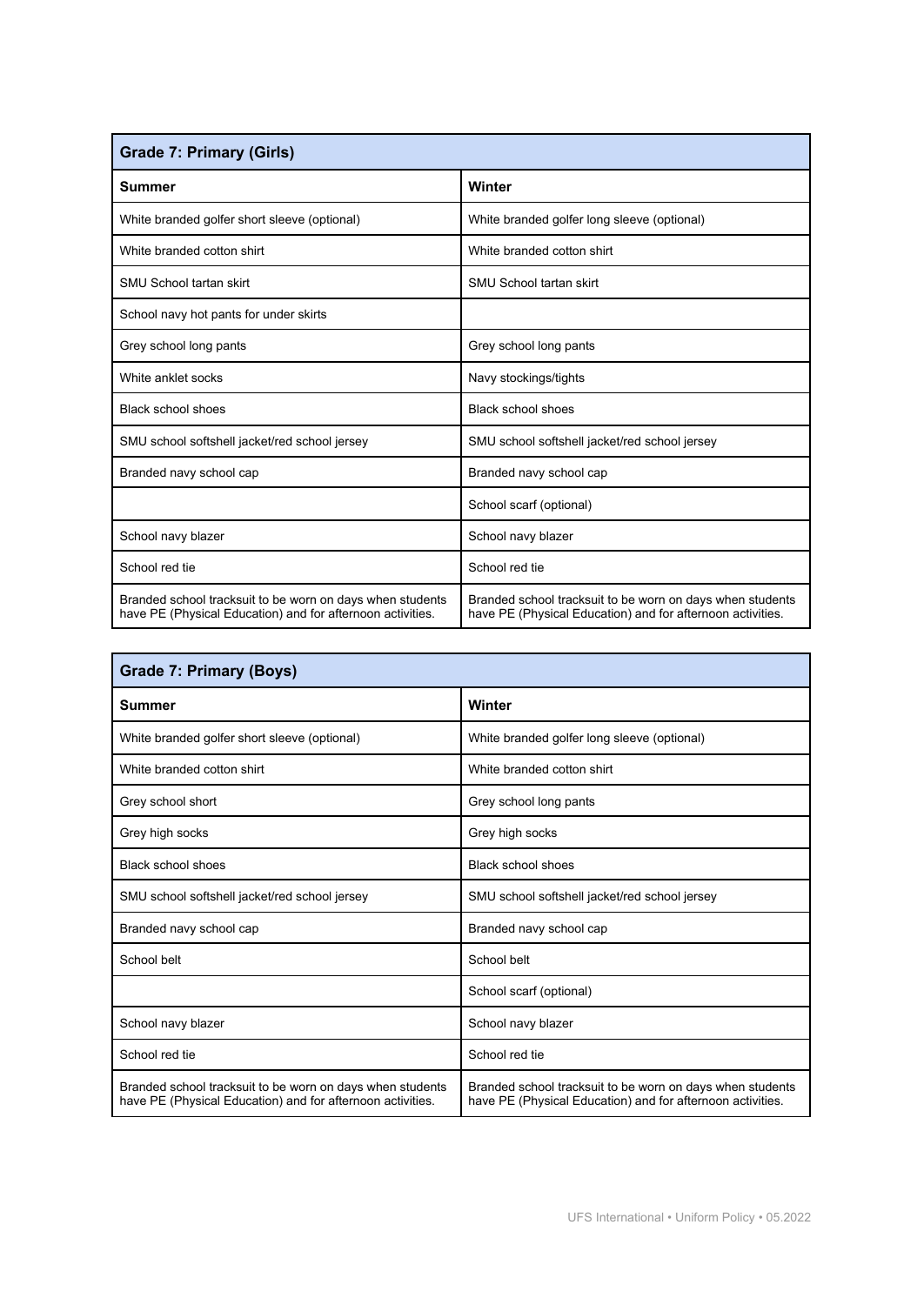| Form 1-5: High School (Girls)                                                                                              |                                                                                                                            |  |
|----------------------------------------------------------------------------------------------------------------------------|----------------------------------------------------------------------------------------------------------------------------|--|
| Summer                                                                                                                     | Winter                                                                                                                     |  |
| White branded cotton shirt                                                                                                 | White branded cotton shirt                                                                                                 |  |
| SMU School tartan skirt                                                                                                    | SMU School tartan skirt                                                                                                    |  |
| School navy hot pants for under skirts                                                                                     | School navy hot pants                                                                                                      |  |
| Grey school long pants                                                                                                     | Grey school long pants                                                                                                     |  |
| White anklet socks                                                                                                         | Navy stockings/tights                                                                                                      |  |
| Black school shoes                                                                                                         | Black school shoes                                                                                                         |  |
| SMU school softshell jacket/red school jersey                                                                              | SMU school softshell jacket/red school jersey                                                                              |  |
| Branded navy school cap                                                                                                    | Branded navy school cap                                                                                                    |  |
|                                                                                                                            | School scarf (optional)                                                                                                    |  |
| School navy blazer<br>School red blazer for head girl/deputy head girl (F5)                                                | School navy blazer<br>School red blazer for head girl/deputy head girl (F5)                                                |  |
| School red tie<br>School navy tie for head girl/deputy head girl (F5)                                                      | School red tie<br>School navy tie for head girl/deputy head girl (F5)                                                      |  |
| Branded school tracksuits may only be worn after the<br>academic day has ended in preparation for afternoon<br>activities. | Branded school tracksuits may only be worn after the<br>academic day has ended in preparation for afternoon<br>activities. |  |

| Form 1-5: High School (Boys)                                                                                               |                                                                                                                           |  |
|----------------------------------------------------------------------------------------------------------------------------|---------------------------------------------------------------------------------------------------------------------------|--|
| Summer                                                                                                                     | Winter                                                                                                                    |  |
| White branded cotton shirt                                                                                                 | White branded cotton shirt                                                                                                |  |
| Grey school long pants                                                                                                     | Grey school long pants                                                                                                    |  |
| Grey high socks                                                                                                            | Grey high socks                                                                                                           |  |
| Black school shoes                                                                                                         | <b>Black school shoes</b>                                                                                                 |  |
| SMU school softshell jacket/red school jersey                                                                              | SMU school softshell jacket/red school jersey                                                                             |  |
| Branded navy school cap                                                                                                    | Branded navy school cap                                                                                                   |  |
| School belt                                                                                                                | School belt                                                                                                               |  |
|                                                                                                                            | School scarf (optional)                                                                                                   |  |
| School navy blazer<br>School red blazer for head girl/deputy head boy                                                      | School navy blazer<br>School red blazer for head girl/deputy head boy                                                     |  |
| School red tie<br>School navy tie for head girl/deputy head girl (F5)                                                      | School red tie<br>School navy tie for head girl/deputy head girl (F5)                                                     |  |
| Branded school tracksuits may only be worn after the<br>academic day has ended in preparation for afternoon<br>activities. | Branded school tracksuits may only be worn after the<br>academic day has ended in preparation for afternoon<br>activities |  |